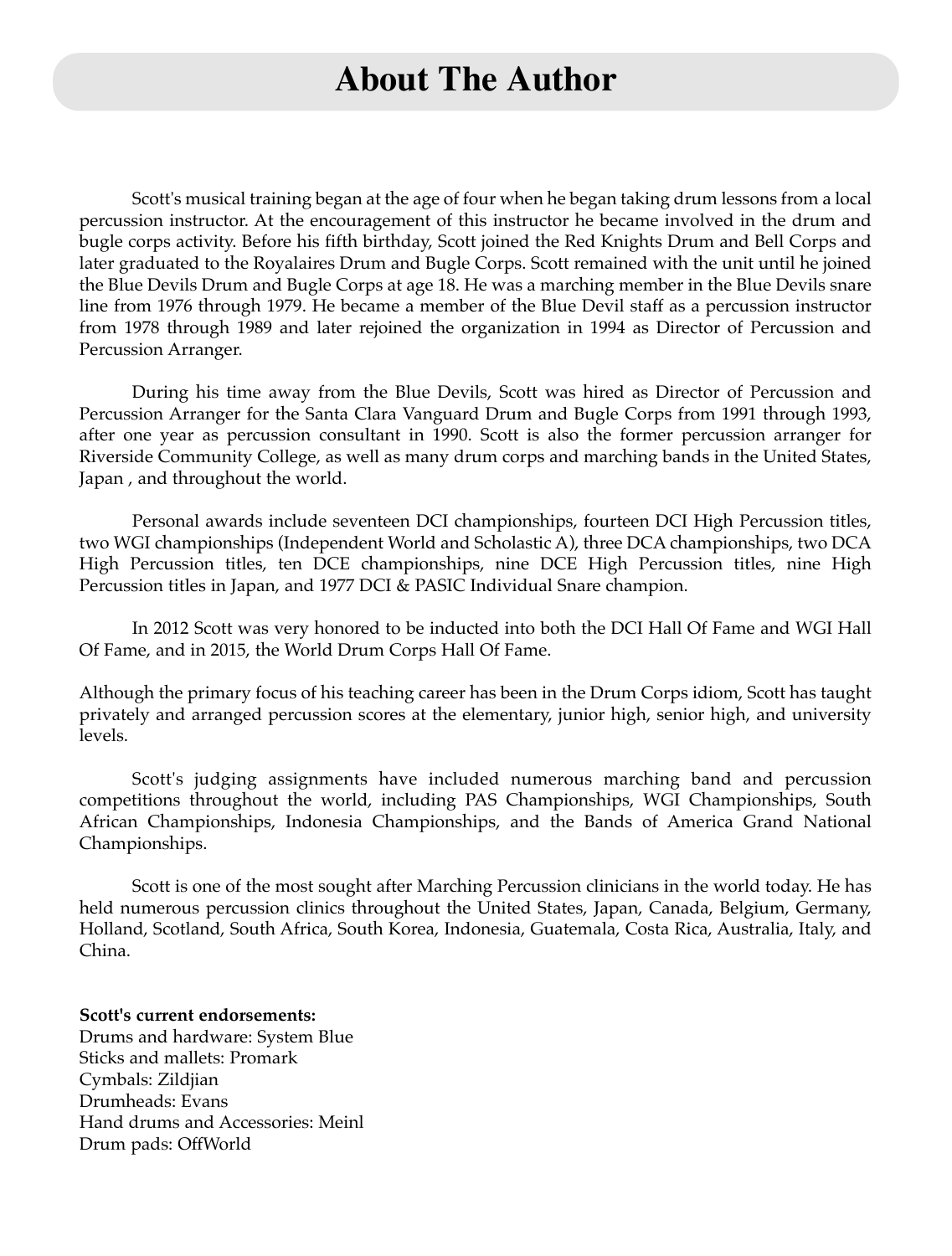# **Table Of Contents**

# **Exercises**

| #1 - Legato<br>6                       |  |
|----------------------------------------|--|
| #2 - Accent Tap<br>7                   |  |
| $#3$ - Double Beat<br>8                |  |
| #4 - Triple Beat<br>9                  |  |
| #5 - 16th Note Accent  10              |  |
|                                        |  |
| #7 - Triplet Accent  12                |  |
| #8 - Paradiddle  14                    |  |
| #9 - Paradiddle Pyramid  16            |  |
| #10 - Paradiddle Diddle  18            |  |
| #11 - 16th Diddle / One Height  20     |  |
| #12 - Triplet Diddle / One Height  22  |  |
| #13 - 16th Diddle / Two Heights  24    |  |
| #14 - Triplet Diddle / Two Heights  26 |  |
| #15 - Modulation Rolls 3, 4, 5  28     |  |
|                                        |  |

| #18 - Single With Accents $\dots\dots\dots\dots$ 35 |
|-----------------------------------------------------|
|                                                     |
|                                                     |
| #21 - Flam Accent Grid  39                          |
| #22 - Flam Taps, Patty, Inverts  40                 |
|                                                     |
|                                                     |
| #25 - Flam Drag Sticking  44                        |
| #26 - Flam Diddles, "cheese"  45                    |
| #27 - Cheese Stickings 46                           |
|                                                     |
| #29 - Flam a Diddle Diddle Inverted 50              |
| $#30 - Grid \dots 51$                               |

# **Solos**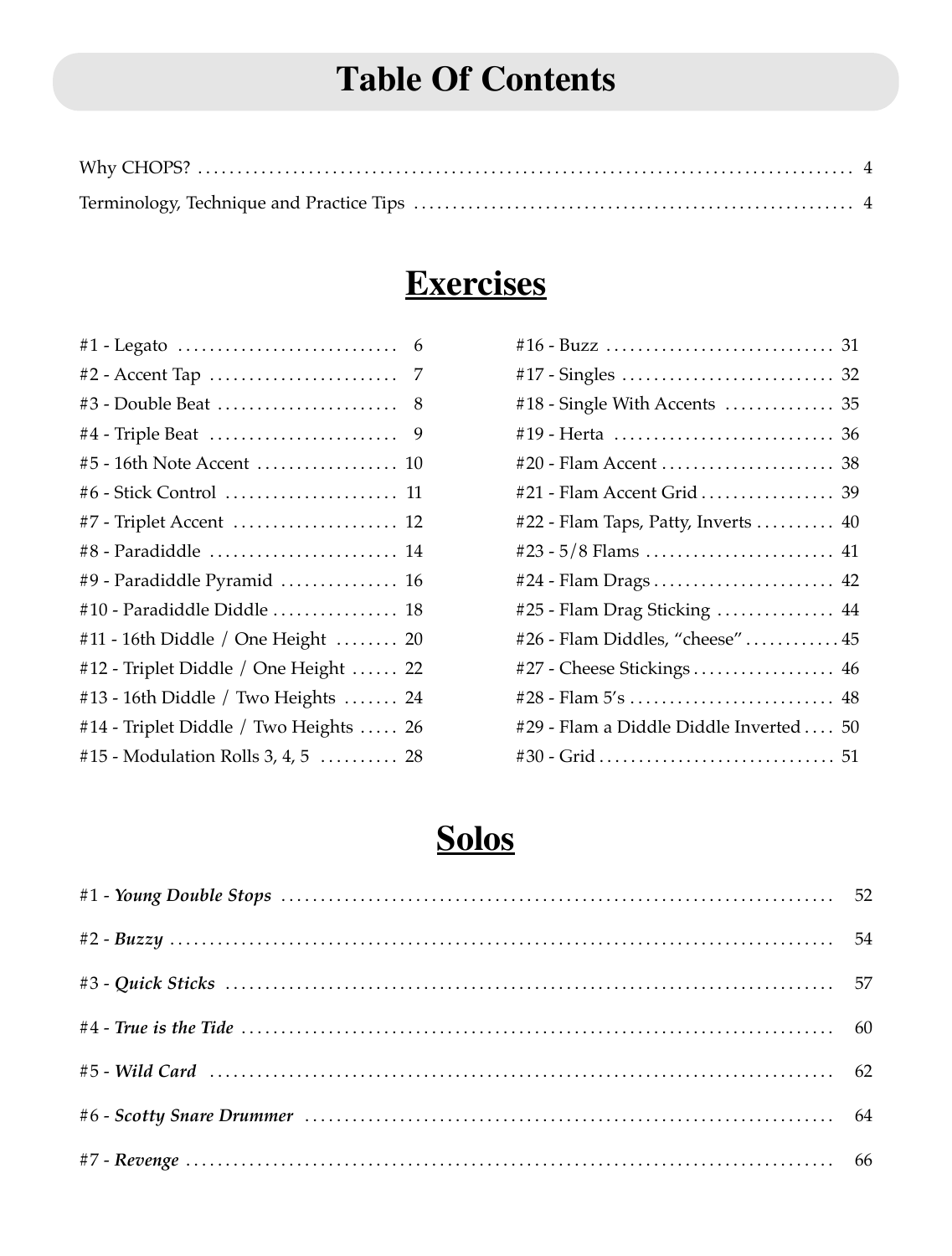# **Why CHOPS?** - my story -

I am often asked, "How did you get your chops?" It's an excellent question. This book goes beyond the obvious answer (PRACTICE!), providing insight into tools I have used to develop the skills required for rudimental chops.

*CHOPS... for Today and Beyond* includes 30 snare drum exercises - all of which I have used during my career. There are also 7 contemporary snare solos. These exercises and solos are designed to challenge drummers at any level. I also have included "Chop Stories" - personal experiences that helped me develop my chops starting at a young age, as well as things I do today to maintain my chops.

# **Terminology, Technique and Practice Tips**

- balancing what's "right" with what's "right for you" -

- practice tips: tempos, check patterns and muscle memory -

**Tempos:** The best way to work through any exercise or solo is to start slow and increase the speed as you feel more comfortable, remembering the important factor is your quality of sound. With that said... in order to build your strength and endurance chops, I also think it is important to push yourself and your tempos just beyond what you can handle.

**Check Patterns or Primers:** During your practice sessions, work to play the correct timing, or interpretation, of each rhythm. One effective method is to play along with a check pattern (also known as a primer) on a metronome or with a friend. For example, when practicing a 16th or 32nd note exercise, set your metronome to play a straight 16th note rhythm - and listen to make sure the timing of your 16th or 32nd note rhythms line up perfectly with the check pattern. You can do the same with triplet based patterns.

**Muscle Memory:** Drumming is a physical exercise. While practicing obviously helps develop the muscles we need to drum, it also develops the connection between our muscles and our brain - which is called muscle memory. One of the best ways to build muscle memory is to work one hand at a time. This will give you a good understanding of what it takes for each hand to perform the particular rudiment or pattern (the brain part), which in turn helps you train the hand (the muscle part). Practice with each hand individually, focusing on heights, grip and touch, until the pattern feels natural. Then put it together. Repeat this often and I guarantee you'll develop the muscle memory needed to play with a consistent sound quality.

- stick heights -

**Heights** is the term used to describe how high the bead of the drumstick comes off of the drumhead after a stroke. It's an important technique component, as it controls volume. At the forte level all accents should be played between nine and fifteen inches. The normal tap height should be anywhere from two to four inches.

However, remember this is just a guideline - so feel free to customize your heights to fit your needs (both look and sound). If you can play higher, play higher. If you want to play taps at a 1" height, go for it. Also remember that working with a variety of heights will help you develop control – an important tool as you work to expand your drumming vocabulary.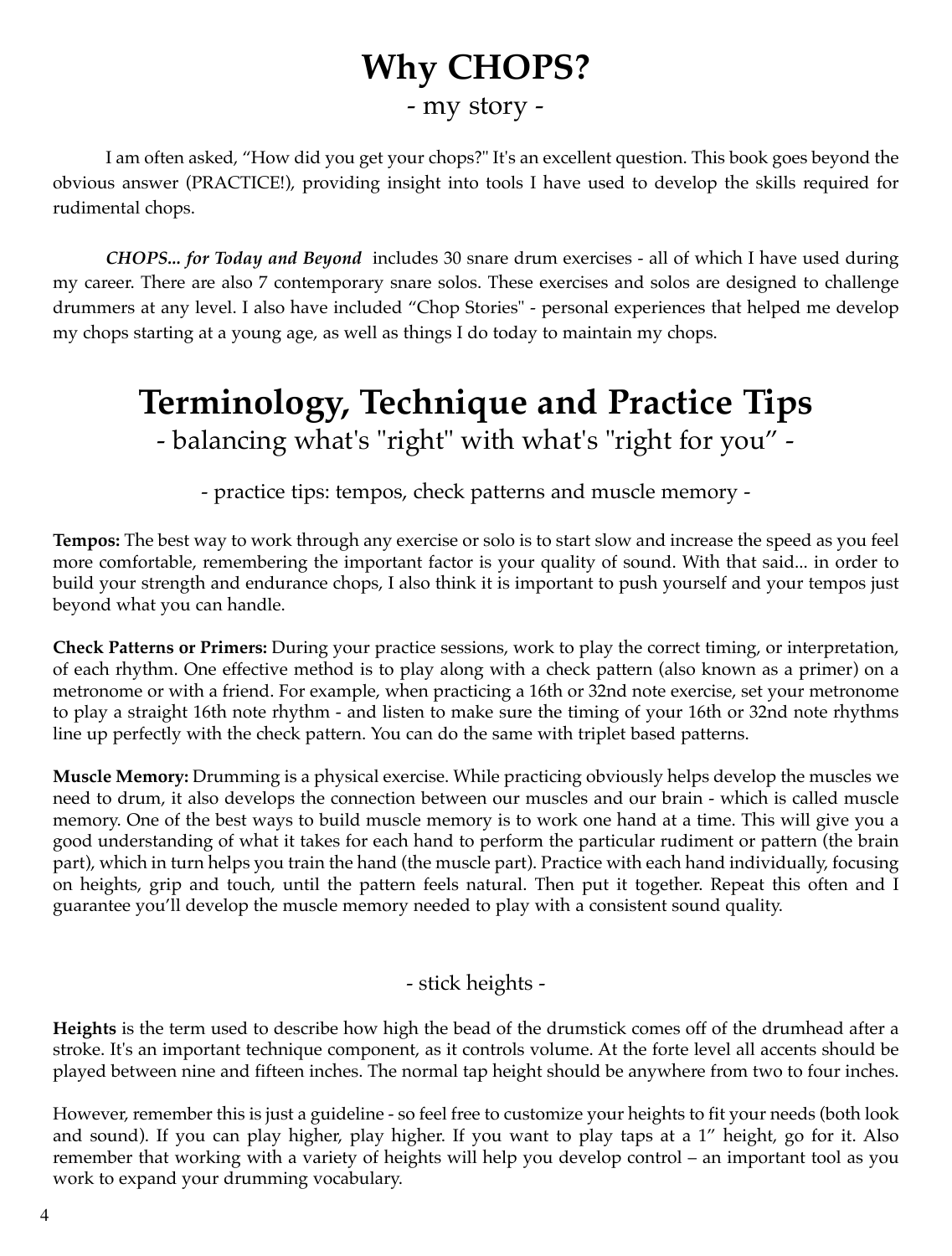#### - grip: bounce a ball and turn a knob -

#### **Match grip, right or left hand, mimics bouncing a tennis ball:**

From a standing position, bounce a tennis ball from waist height straight down to the ground, catching it with the same hand. Practice using the same wrist and hand motion when striking a drum or pad with match grip.

#### **Left hand traditional grip mimics turning a doorknob:**

Locate a waist-high, round doorknob and turn it with your left hand. Notice that you don't use your whole arm to open the door. Instead, you simply rotate your wrist. Grab a stick and practice using the same rotating wrist motion.

- touch -

The word **touch** is used to describe the velocity of a stroke. Can you play two notes, both at a 15" height and create different volumes? Of course you can – you just have to change the velocity, or force, behind the stroke. That velocity is determined by your **touch**. Your goal while practicing should be to control both your heights and touch – which will create consistent volume levels and produce a good quality of sound.

- technique: the bottom line -

We've talked about three technique components - grip, heights and touch. Should everyone use the same technique? The answer is yes and no. Let me explain...

As a solo performer, I have discovered a variety of techniques that produce a good sound, which has resulted in comments like: "Come on Scojo, your right pinky is coming off the stick during fast rolls!" As a solo artist, I'm not trying to match my look or sound with anyone else. If my pinky finger comes off the stick, it's because that technique helps me achieve speed while producing the desired sound.

I've also seen techniques very different from my own that also produce a great sound. For example, I've always taught that the left hand thumb, index finger and the stick should never separate if you're using traditional grip. Then I witnessed a pipe band drummer in Australia using only his thumb on top of the stick. As a result, his index finger, thumb, and stick bounced all over the place, and yet he produced a great sound and had an impressive vocabulary. That technique definitely worked for him.

What technique should you use if you are in a drum line? Learn the technique used by the ensemble and work to produce the same sound as the rest of the players. Remember that from a judge's perspective, if more than one drummer is playing a unison passage with their fingers coming off the sticks the same way at the same time, all while producing a good quality of sound, the feedback I'd give would be, "Great job – that technique works for you!"

The bottom line: Technique (grip, stick heights and touch) are a means to an end (unison look and good sound quality). If you are a solo artist, you should adopt the technique that results in a good sound quality. But if you are part of a drum line, that technique should achieve both a unison look and good sound quality. And regardless of the technique you choose... use this book to develop your chops!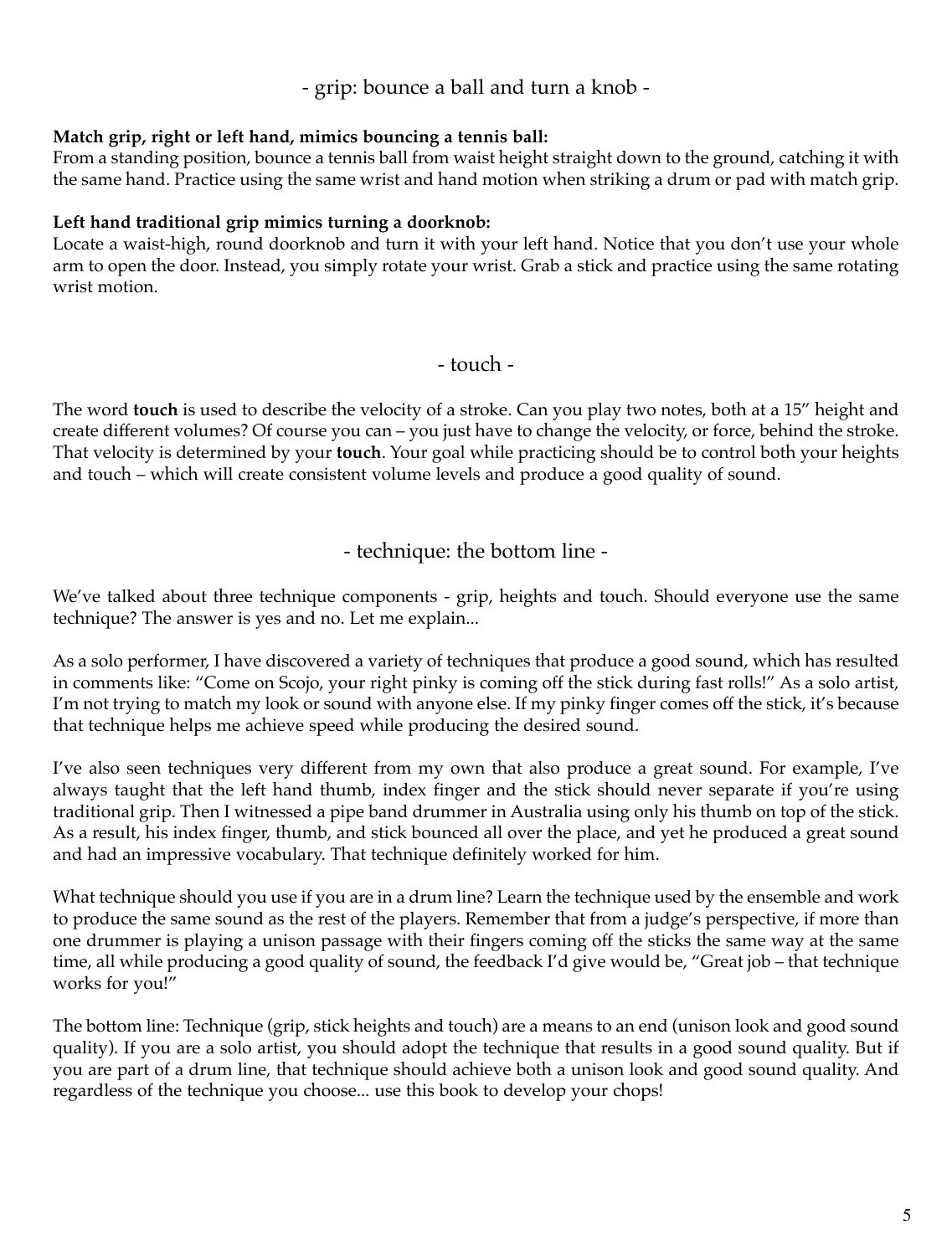# **#1 - Legato Strokes**

**by Scott Johnson**



This is a great way to loosen up the muscles.

- Start slow and work up to faster tempos.
- Use a full vertical stroke for the entire exercise, letting the stick rebound/bounce back up after each stroke.
- As the tempos increase, the heights should be lowered as needed to maintain a good quality of sound.
- After you've warmed up, push yourself. Working to perform extreme heights at faster tempos will help develop your chops.

#### **Goal: Create a consistent sound from hand to hand, and loosen, or warm up, the muscles.**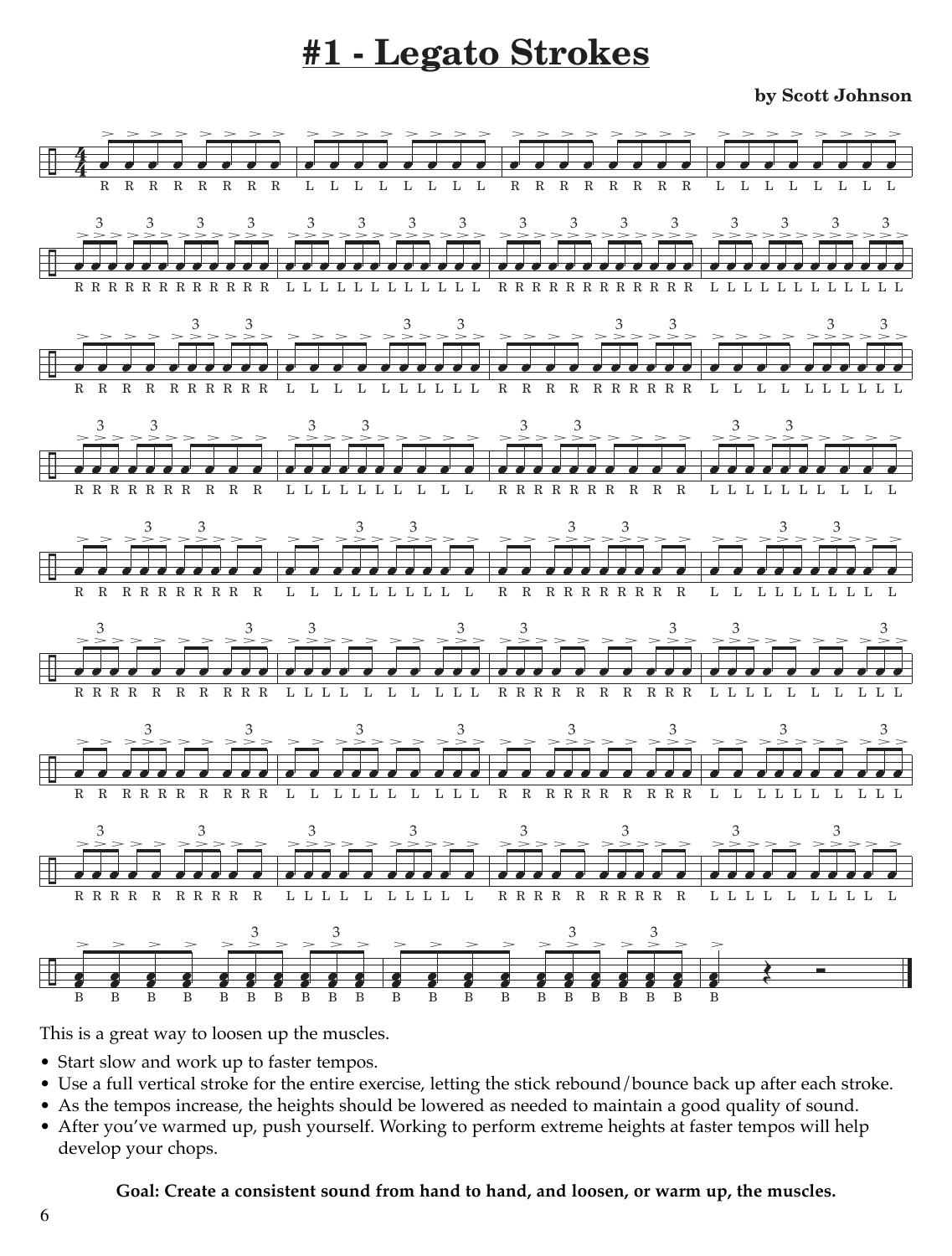# **#10 - Paradiddle Diddle**

**by Scott Johnson**



This exercise is good at breaking down what each hand has to do to successfully play the rudiment.

- Try saying it while you play it "par-a-did-dle-did-dle"
- Again, height control is the key.

#### **Goal: Maintain the same sound from right to left - for both your taps and accents. Choose your heights and keep them consistent through each repetition.**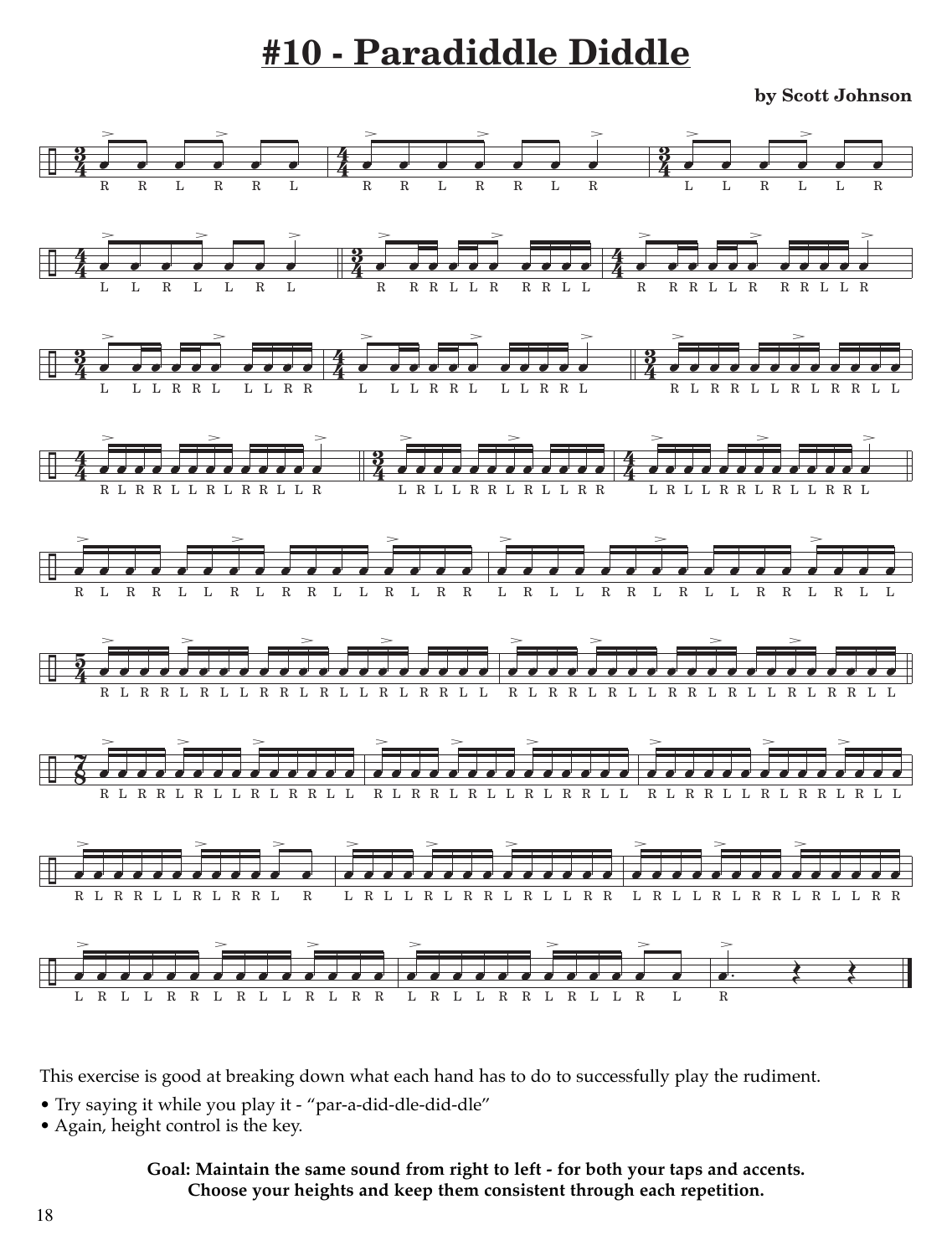### **#23 - 5/8 Flams**

**by Scott Johnson**



Another exercise for your flam chops.

- Some people call this exercise inverted flam accents. Regardless of the name, I call it difficult!
- It is easy to delay or drag the accent following the taps. Work to keep the rhythm precise, and have fun squeezing in those grace notes.
- I would recommend starting with 3 inch tap heights and 8 inch accents heights.

#### **Goal: Maintain the same sound from right to left – for both the accents and taps. Choose your heights and keep them consistent through each repetition.**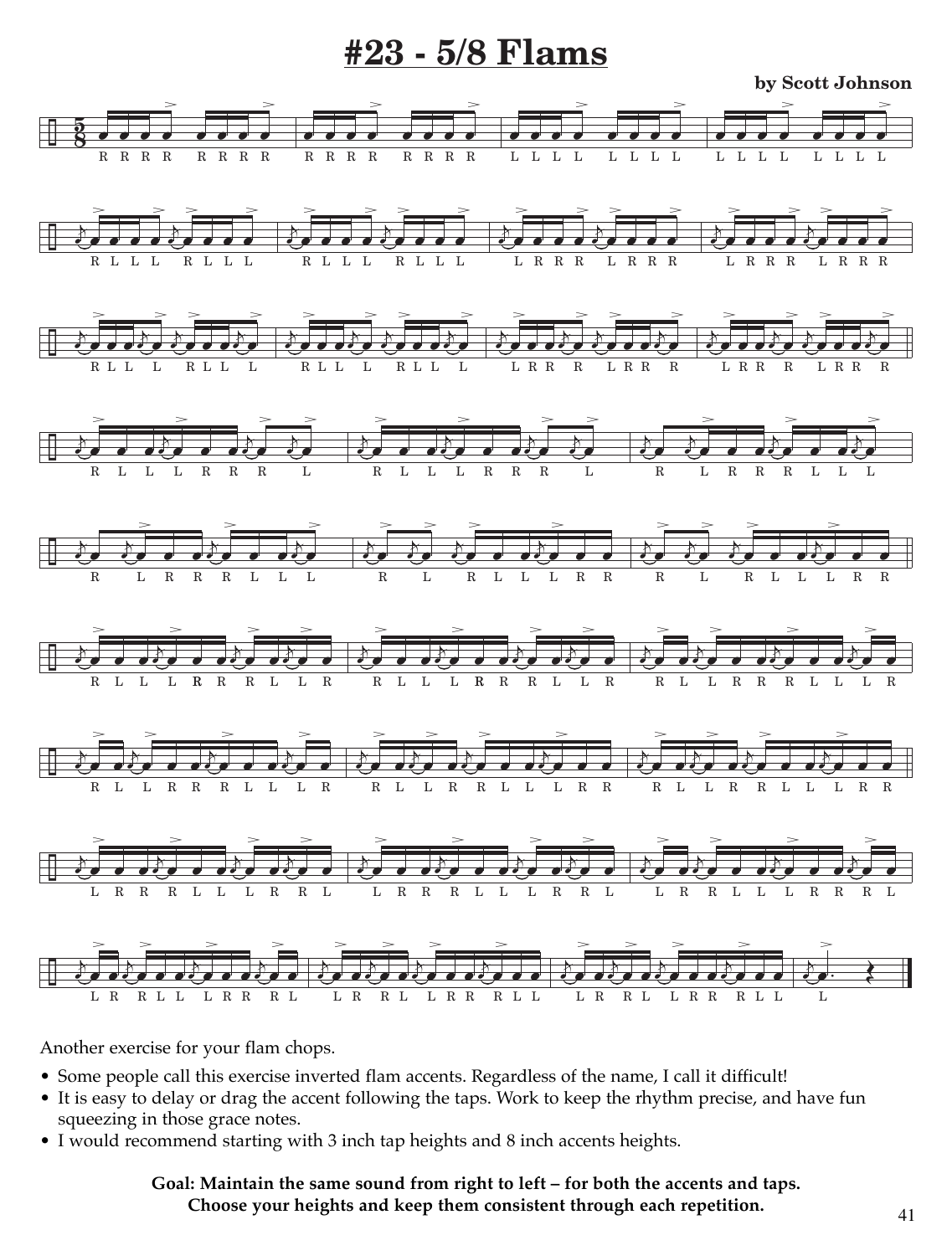# **Chop Story**

- getting loose -

*It goes without saying that it is important to loosen up your arm, wrist and hand muscles at the beginning of your practice session. How long should you warm up? Well...until you're loose.*

*It can take more or less time depending on your age, experience and body type. I've found that the older I get, the longer it takes to warm up – partly due to age, but also because I don't drum every day like I used to.*

*When I need to get ready for a clinic or video shoot, I've discovered that the best way to get loose is to play along to music - making up my own rudimental warmup licks. My go-to song is Journey's "Don't Stop Believing". The tempo is around 120 beats per minute, and I know when I can play 8 bars of 16th notes with each hand without tightening up, I'm ready to go.*

*Using a metronome is another option, but when I warm up to music I get to be creative - coming up with phrases and licks that work with the music. And sometimes I discover new ideas – all while warming up! So give it a try and have fun. After all, there's nothing better than a classic rock song with a little rudimental snare drum accompaniment!*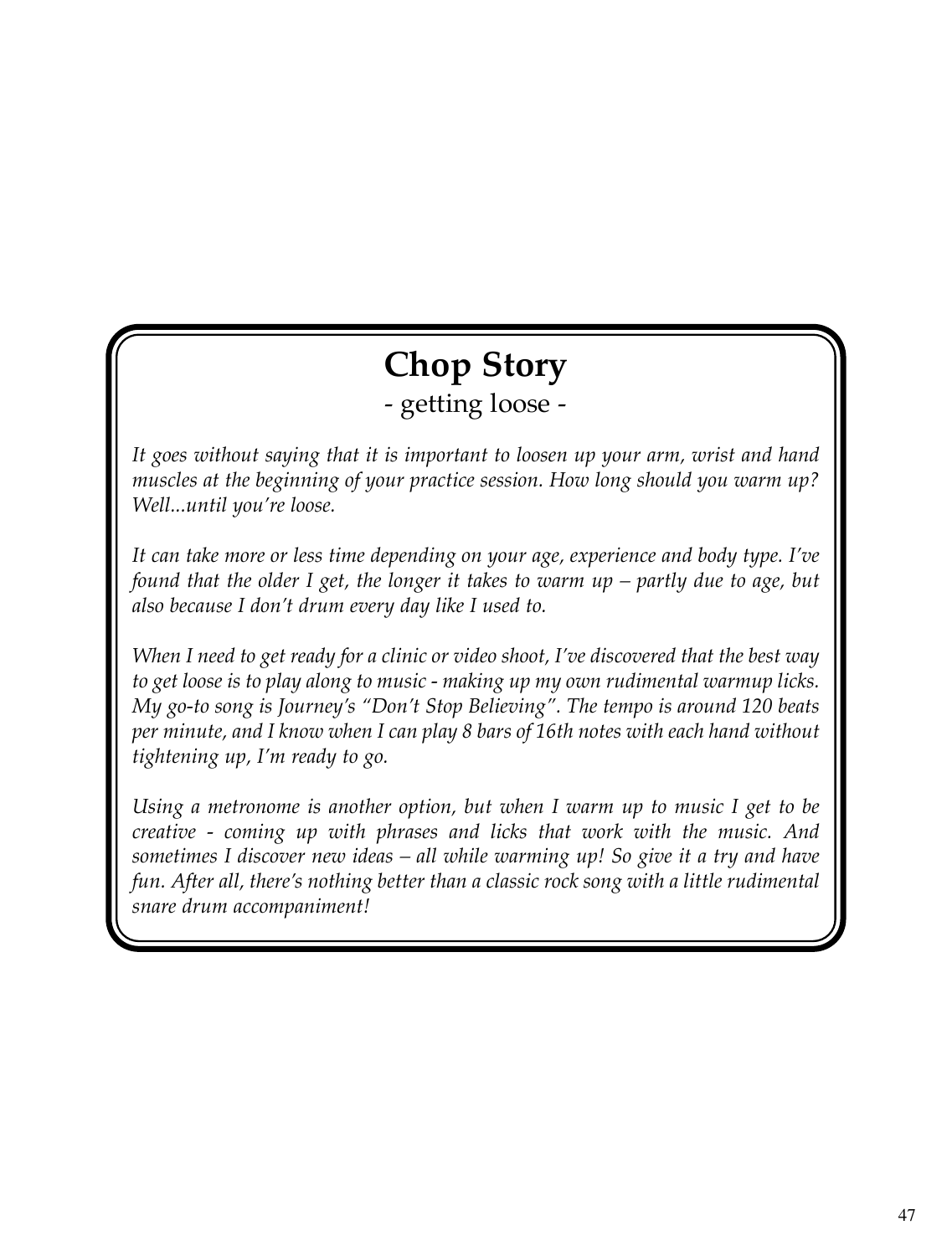

"YOUNG DOUBLE STOPS" by Scott Johnson © 2016 by Row-Loff Productions International Copyright Secured All Rights Reserved